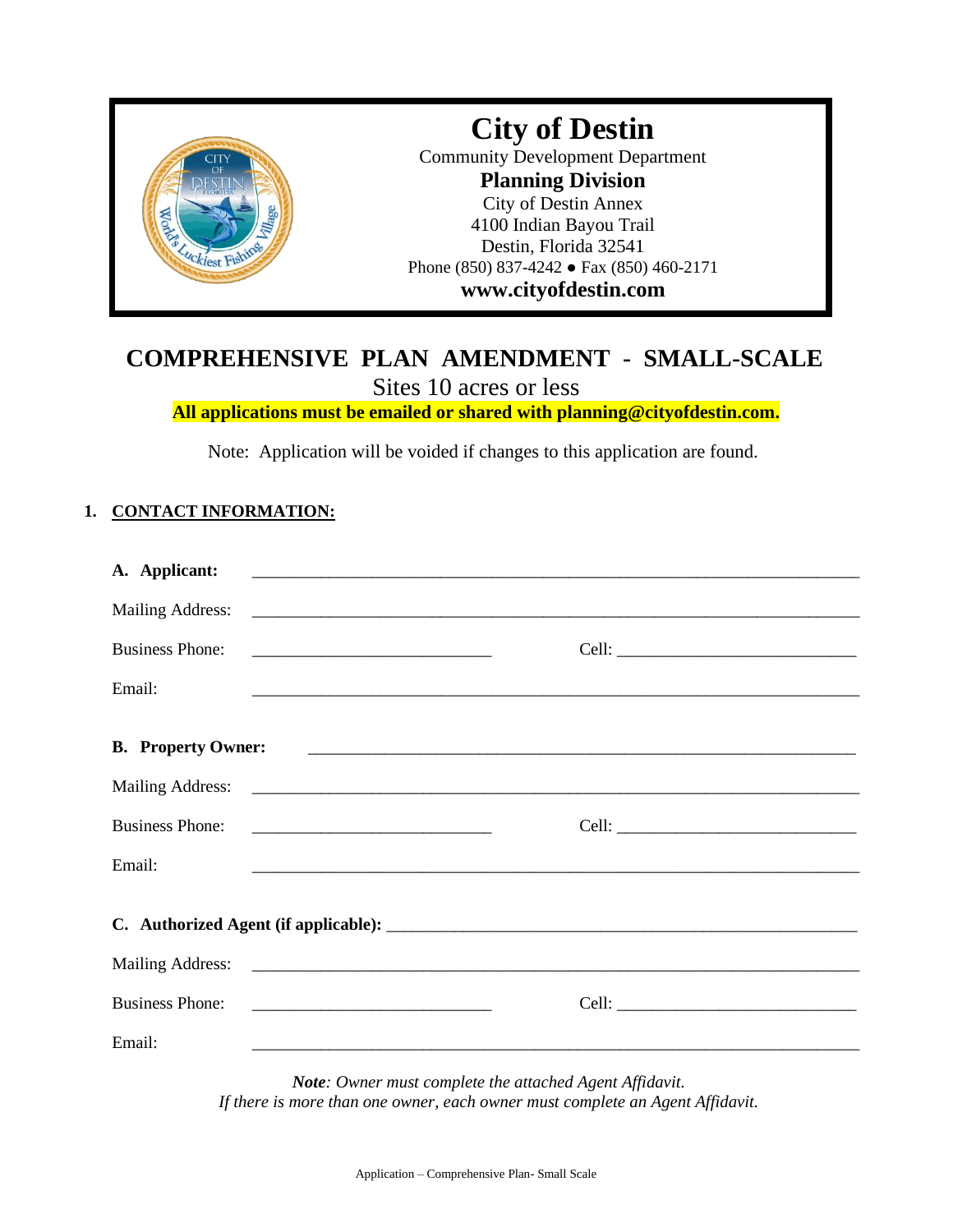#### **2. PROPERTY INFORMATION:**

|    | Parcel ID $(s)$ :                                                                                                        |                                                                            |                                                                                |                                                                                                    |  |  |
|----|--------------------------------------------------------------------------------------------------------------------------|----------------------------------------------------------------------------|--------------------------------------------------------------------------------|----------------------------------------------------------------------------------------------------|--|--|
|    |                                                                                                                          |                                                                            |                                                                                |                                                                                                    |  |  |
|    |                                                                                                                          | <b>B.</b> Existing Future Land Use Category:                               |                                                                                | $\overline{\hspace{2.5cm}}$ (To be completed by the City)                                          |  |  |
|    |                                                                                                                          | Proposed Future Land Use Category:                                         |                                                                                |                                                                                                    |  |  |
|    | Zoning District Classification:<br>Is a zoning change requested?                                                         |                                                                            | <u> 1989 - Johann Stein, mars an de Brasilia (b. 1989)</u><br>YES <sup>1</sup> | ( <i>To be completed by the City</i> )<br>NO                                                       |  |  |
|    |                                                                                                                          |                                                                            |                                                                                | If you answered "yes" to the above question, what zoning classification is desired for the subject |  |  |
|    |                                                                                                                          |                                                                            |                                                                                |                                                                                                    |  |  |
|    | <b>AMENDMENT REQUEST</b>                                                                                                 |                                                                            |                                                                                |                                                                                                    |  |  |
|    | A. Please provide a general description of the proposed amendment, explaining why it is necessary and/or<br>appropriate. |                                                                            |                                                                                |                                                                                                    |  |  |
|    |                                                                                                                          |                                                                            |                                                                                |                                                                                                    |  |  |
|    |                                                                                                                          |                                                                            |                                                                                |                                                                                                    |  |  |
|    |                                                                                                                          |                                                                            |                                                                                |                                                                                                    |  |  |
| C. |                                                                                                                          |                                                                            |                                                                                |                                                                                                    |  |  |
|    |                                                                                                                          | D. Has the property received any waivers, special exceptions or variances? |                                                                                | <b>YES</b><br>N <sub>O</sub>                                                                       |  |  |
|    |                                                                                                                          |                                                                            |                                                                                | If you answered "yes" to the above question, please explain – including when approved.             |  |  |

\_\_\_\_\_\_\_\_\_\_\_\_\_\_\_\_\_\_\_\_\_\_\_\_\_\_\_\_\_\_\_\_\_\_\_\_\_\_\_\_\_\_\_\_\_\_\_\_\_\_\_\_\_\_\_\_\_\_\_\_\_\_\_\_\_\_\_\_\_\_\_\_\_\_\_\_\_\_\_\_\_\_\_\_\_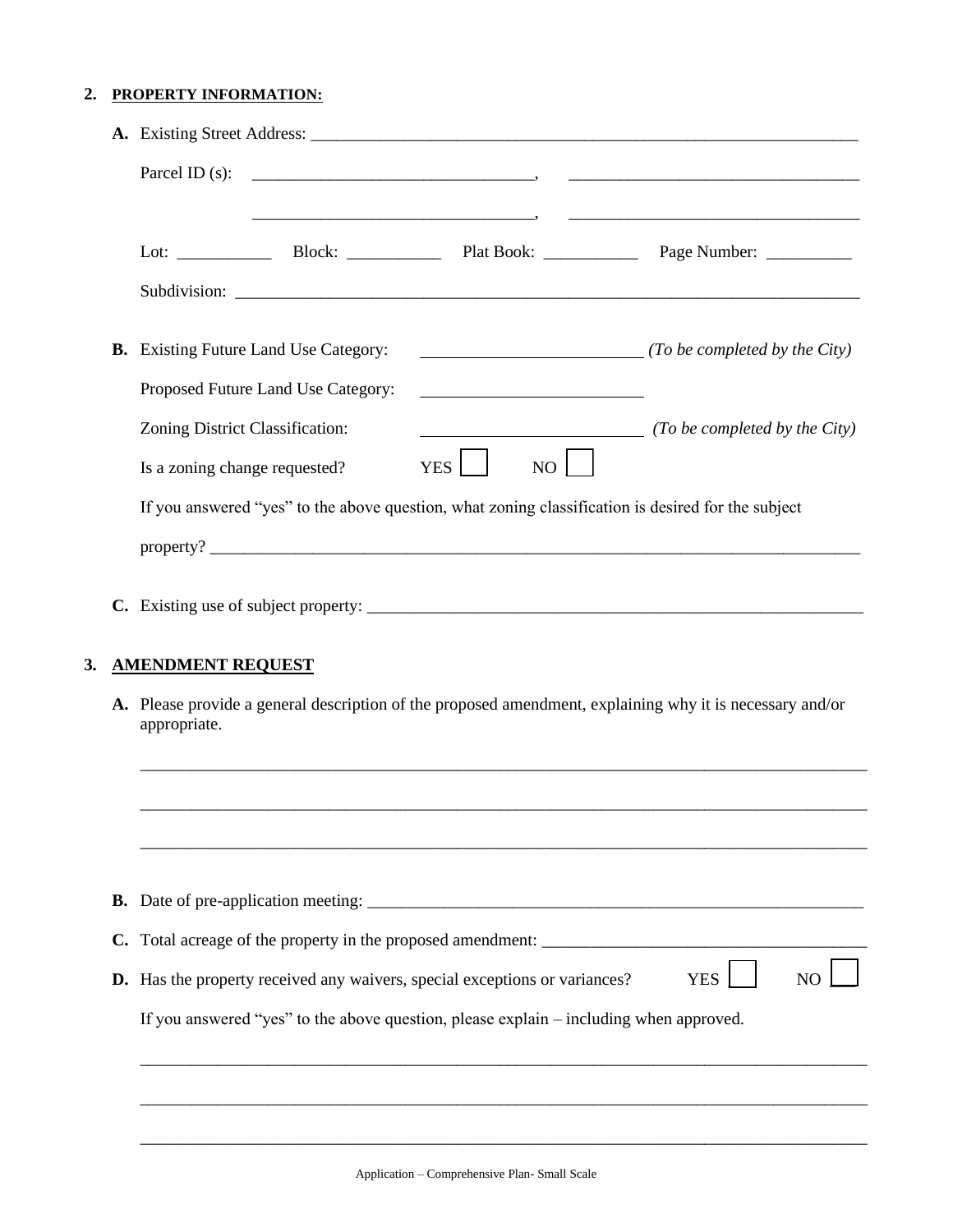**Criteria for Reviewing Proposed Map Amendments.** Any decision regarding a Comprehensive Plan Future Land Use Map amendment shall be based on the following:

**E. Orderly Development and Land Use Compatibility.** Whether, and the extent to which, the proposal would maintain a compatible land use pattern, a smooth transition in the land use, considering the type and location of uses involved, the density, and intensity. Approval of a Comprehensive Plan amendment must be supported by evidence that the change will be consistent with Comprehensive Plan land use policies. Please explain the impact of the proposed amendment upon the surrounding neighborhoods and land uses and list any supporting policies.

\_\_\_\_\_\_\_\_\_\_\_\_\_\_\_\_\_\_\_\_\_\_\_\_\_\_\_\_\_\_\_\_\_\_\_\_\_\_\_\_\_\_\_\_\_\_\_\_\_\_\_\_\_\_\_\_\_\_\_\_\_\_\_\_\_\_\_\_\_\_\_\_\_\_\_\_\_\_\_\_\_\_\_\_\_

\_\_\_\_\_\_\_\_\_\_\_\_\_\_\_\_\_\_\_\_\_\_\_\_\_\_\_\_\_\_\_\_\_\_\_\_\_\_\_\_\_\_\_\_\_\_\_\_\_\_\_\_\_\_\_\_\_\_\_\_\_\_\_\_\_\_\_\_\_\_\_\_\_\_\_\_\_\_\_\_\_\_\_\_\_

\_\_\_\_\_\_\_\_\_\_\_\_\_\_\_\_\_\_\_\_\_\_\_\_\_\_\_\_\_\_\_\_\_\_\_\_\_\_\_\_\_\_\_\_\_\_\_\_\_\_\_\_\_\_\_\_\_\_\_\_\_\_\_\_\_\_\_\_\_\_\_\_\_\_\_\_\_\_\_\_\_\_\_\_\_

**F. Adequate Public Facilities.** Approval of a Comprehensive Plan amendment must be supported by evidence that the amendment will not result in public facilities and services exceeding the capacity for such services and facilities existing or programmed, including transportation, utilities, drainage, recreation, education, emergency services and similar necessary facilities and services. Please explain the impact upon the ability of the City to provide adequate public facilities and maintain the existing level of service for public facilities as identified in the comprehensive plan, if the proposed amendment is granted.

\_\_\_\_\_\_\_\_\_\_\_\_\_\_\_\_\_\_\_\_\_\_\_\_\_\_\_\_\_\_\_\_\_\_\_\_\_\_\_\_\_\_\_\_\_\_\_\_\_\_\_\_\_\_\_\_\_\_\_\_\_\_\_\_\_\_\_\_\_\_\_\_\_\_\_\_\_\_\_\_\_\_\_\_\_

\_\_\_\_\_\_\_\_\_\_\_\_\_\_\_\_\_\_\_\_\_\_\_\_\_\_\_\_\_\_\_\_\_\_\_\_\_\_\_\_\_\_\_\_\_\_\_\_\_\_\_\_\_\_\_\_\_\_\_\_\_\_\_\_\_\_\_\_\_\_\_\_\_\_\_\_\_\_\_\_\_\_\_\_\_

\_\_\_\_\_\_\_\_\_\_\_\_\_\_\_\_\_\_\_\_\_\_\_\_\_\_\_\_\_\_\_\_\_\_\_\_\_\_\_\_\_\_\_\_\_\_\_\_\_\_\_\_\_\_\_\_\_\_\_\_\_\_\_\_\_\_\_\_\_\_\_\_\_\_\_\_\_\_\_\_\_\_\_\_\_

**G. Natural Environment.** Whether, and the extent to which, the proposal would result in significantly adverse impacts on the natural environment. An amendment of the Future Land Use Map shall not violate policies within the Comprehensive Plan that protect the natural environment. Please explain the impact of the proposed amendment upon the natural environment, if any.

\_\_\_\_\_\_\_\_\_\_\_\_\_\_\_\_\_\_\_\_\_\_\_\_\_\_\_\_\_\_\_\_\_\_\_\_\_\_\_\_\_\_\_\_\_\_\_\_\_\_\_\_\_\_\_\_\_\_\_\_\_\_\_\_\_\_\_\_\_\_\_\_\_\_\_\_\_\_\_\_\_\_\_\_\_

\_\_\_\_\_\_\_\_\_\_\_\_\_\_\_\_\_\_\_\_\_\_\_\_\_\_\_\_\_\_\_\_\_\_\_\_\_\_\_\_\_\_\_\_\_\_\_\_\_\_\_\_\_\_\_\_\_\_\_\_\_\_\_\_\_\_\_\_\_\_\_\_\_\_\_\_\_\_\_\_\_\_\_\_\_

\_\_\_\_\_\_\_\_\_\_\_\_\_\_\_\_\_\_\_\_\_\_\_\_\_\_\_\_\_\_\_\_\_\_\_\_\_\_\_\_\_\_\_\_\_\_\_\_\_\_\_\_\_\_\_\_\_\_\_\_\_\_\_\_\_\_\_\_\_\_\_\_\_\_\_\_\_\_\_\_\_\_\_\_\_

**H. Economic Effects.** Whether, and the extent to which, the proposal would adversely impact private property rights, the general health, safety, and welfare and adversely impact the financial resources of the City. Please describe any potential adverse impacts on private property rights, the general health, safety, and welfare and the financial resources of the City.

\_\_\_\_\_\_\_\_\_\_\_\_\_\_\_\_\_\_\_\_\_\_\_\_\_\_\_\_\_\_\_\_\_\_\_\_\_\_\_\_\_\_\_\_\_\_\_\_\_\_\_\_\_\_\_\_\_\_\_\_\_\_\_\_\_\_\_\_\_\_\_\_\_\_\_\_\_\_\_\_\_\_\_\_\_

\_\_\_\_\_\_\_\_\_\_\_\_\_\_\_\_\_\_\_\_\_\_\_\_\_\_\_\_\_\_\_\_\_\_\_\_\_\_\_\_\_\_\_\_\_\_\_\_\_\_\_\_\_\_\_\_\_\_\_\_\_\_\_\_\_\_\_\_\_\_\_\_\_\_\_\_\_\_\_\_\_\_\_\_\_

\_\_\_\_\_\_\_\_\_\_\_\_\_\_\_\_\_\_\_\_\_\_\_\_\_\_\_\_\_\_\_\_\_\_\_\_\_\_\_\_\_\_\_\_\_\_\_\_\_\_\_\_\_\_\_\_\_\_\_\_\_\_\_\_\_\_\_\_\_\_\_\_\_\_\_\_\_\_\_\_\_\_\_\_\_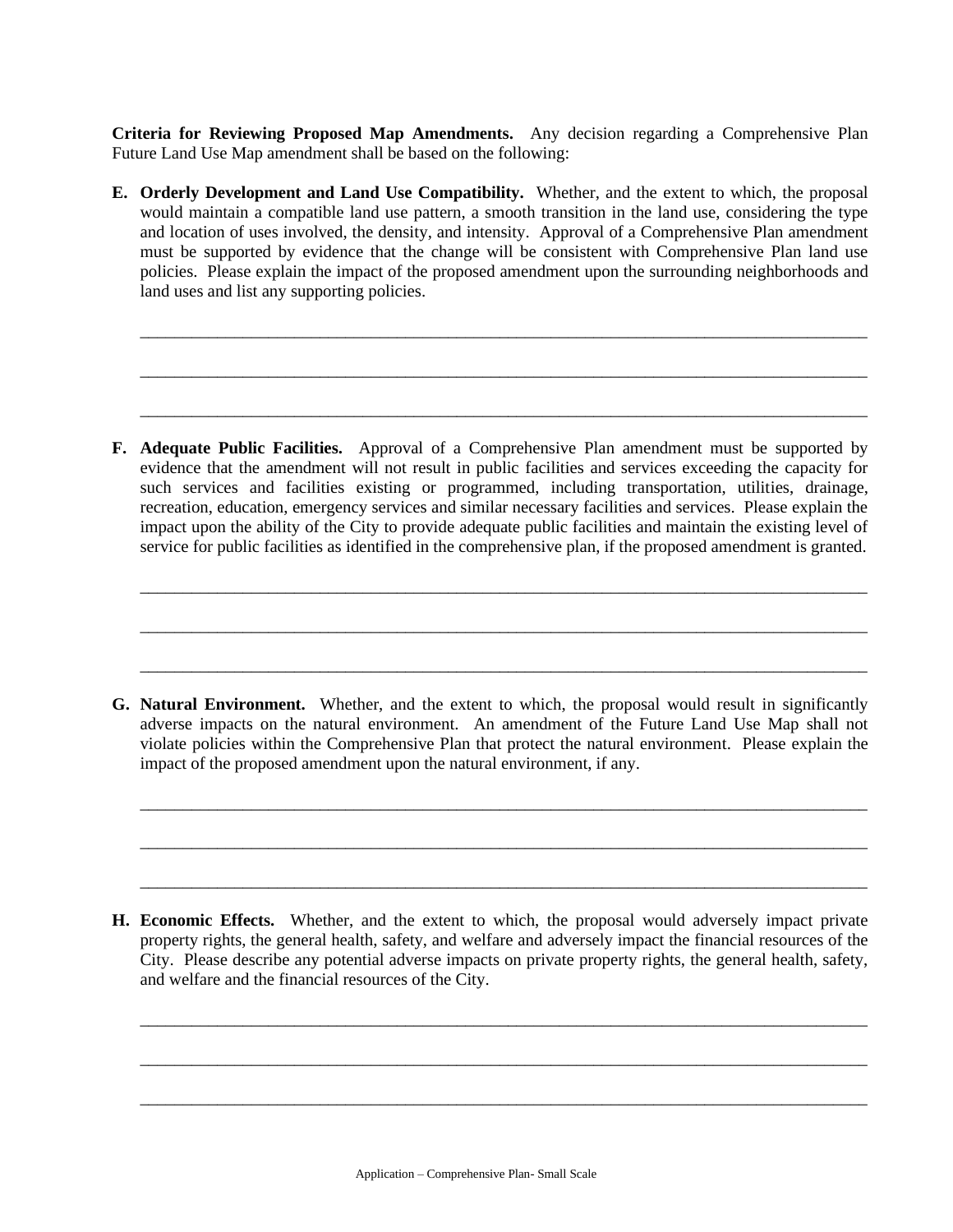**I. Public Interest Enabling Act.** Whether the proposal would be in conflict with the public interest, and whether it is in harmony with the purpose and intent of the Comprehensive Plan and its enabling legislation. Amendments shall be consistent with the Comprehensive Plan and enabling legislation. Please explain any potential conflicts with the public interest. Also explain how the proposed amendment is in harmony with the purpose and intent of the Comprehensive Plan and its enabling legislation.

\_\_\_\_\_\_\_\_\_\_\_\_\_\_\_\_\_\_\_\_\_\_\_\_\_\_\_\_\_\_\_\_\_\_\_\_\_\_\_\_\_\_\_\_\_\_\_\_\_\_\_\_\_\_\_\_\_\_\_\_\_\_\_\_\_\_\_\_\_\_\_\_\_\_\_\_\_\_\_\_\_\_\_\_\_

\_\_\_\_\_\_\_\_\_\_\_\_\_\_\_\_\_\_\_\_\_\_\_\_\_\_\_\_\_\_\_\_\_\_\_\_\_\_\_\_\_\_\_\_\_\_\_\_\_\_\_\_\_\_\_\_\_\_\_\_\_\_\_\_\_\_\_\_\_\_\_\_\_\_\_\_\_\_\_\_\_\_\_\_\_

\_\_\_\_\_\_\_\_\_\_\_\_\_\_\_\_\_\_\_\_\_\_\_\_\_\_\_\_\_\_\_\_\_\_\_\_\_\_\_\_\_\_\_\_\_\_\_\_\_\_\_\_\_\_\_\_\_\_\_\_\_\_\_\_\_\_\_\_\_\_\_\_\_\_\_\_\_\_\_\_\_\_\_\_\_

\_\_\_\_\_\_\_\_\_\_\_\_\_\_\_\_\_\_\_\_\_\_\_\_\_\_\_\_\_\_\_\_\_\_\_\_\_\_\_\_\_\_\_\_\_\_\_\_\_\_\_\_\_\_\_\_\_\_\_\_\_\_\_\_\_\_\_\_\_\_\_\_\_\_\_\_\_\_\_\_\_\_\_\_\_

\_\_\_\_\_\_\_\_\_\_\_\_\_\_\_\_\_\_\_\_\_\_\_\_\_\_\_\_\_\_\_\_\_\_\_\_\_\_\_\_\_\_\_\_\_\_\_\_\_\_\_\_\_\_\_\_\_\_\_\_\_\_\_\_\_\_\_\_\_\_\_\_\_\_\_\_\_\_\_\_\_\_\_\_\_

\_\_\_\_\_\_\_\_\_\_\_\_\_\_\_\_\_\_\_\_\_\_\_\_\_\_\_\_\_\_\_\_\_\_\_\_\_\_\_\_\_\_\_\_\_\_\_\_\_\_\_\_\_\_\_\_\_\_\_\_\_\_\_\_\_\_\_\_\_\_\_\_\_\_\_\_\_\_\_\_\_\_\_\_\_

\_\_\_\_\_\_\_\_\_\_\_\_\_\_\_\_\_\_\_\_\_\_\_\_\_\_\_\_\_\_\_\_\_\_\_\_\_\_\_\_\_\_\_\_\_\_\_\_\_\_\_\_\_\_\_\_\_\_\_\_\_\_\_\_\_\_\_\_\_\_\_\_\_\_\_\_\_\_\_\_\_\_\_\_\_

\_\_\_\_\_\_\_\_\_\_\_\_\_\_\_\_\_\_\_\_\_\_\_\_\_\_\_\_\_\_\_\_\_\_\_\_\_\_\_\_\_\_\_\_\_\_\_\_\_\_\_\_\_\_\_\_\_\_\_\_\_\_\_\_\_\_\_\_\_\_\_\_\_\_\_\_\_\_\_\_\_\_\_\_\_

\_\_\_\_\_\_\_\_\_\_\_\_\_\_\_\_\_\_\_\_\_\_\_\_\_\_\_\_\_\_\_\_\_\_\_\_\_\_\_\_\_\_\_\_\_\_\_\_\_\_\_\_\_\_\_\_\_\_\_\_\_\_\_\_\_\_\_\_\_\_\_\_\_\_\_\_\_\_\_\_\_\_\_\_\_

**J. Special Privileges.** Whether proposed amendment would constitute a grant of special privilege to an individual owner as contrasted with the public welfare. Please explain whether proposed amendment would constitute a grant of special privilege to an individual owner as contrasted with the public welfare.

**K. Other Matters.** Other matters related to the Comprehensive Plan and conditions since adoption of the plan, which the City may deem appropriate in considering the amendment. Please identify and explain any other matters which the City may deem appropriate in considering the amendment.

## **4. SUBMITTAL REQUIREMENTS FOR SMALL SCALE FUTURE LAND USE MAP AMENDMENT:**

- 1. Completed application All applicable areas of the application shall be filled in and emailed or shared with planning@cityofdestin.com
- 2. \_\_\_\_\_ Application Fee**:** [Fee Schedule](https://www.cityofdestin.com/DocumentCenter/View/119/Planning-Fees-FY2019?bidId=) (FY2019 Schedule of Fees, Resolution 19-11, adopted 08/205/19, effective 08/06/19)

**Accepted Payments are Cash, Check, MasterCard or Visa. Checks shall be made payable to the City of Destin and submitted to the Planning Division, Community Development Department, City Hall Annex, 4100 Indian Bayou Trail, Destin, Florida 32541**

3. \_\_\_\_\_ Proof of Ownership - A copy of the last recorded deed of the property. Owner on deed must correspond to "Current Owner" identified on page 1.

**NOTE: This application must be filled out completely and must be signed by the owner or his designated agent. If the applicant is different than the owner of the subject property, then an agent affidavit is required from the**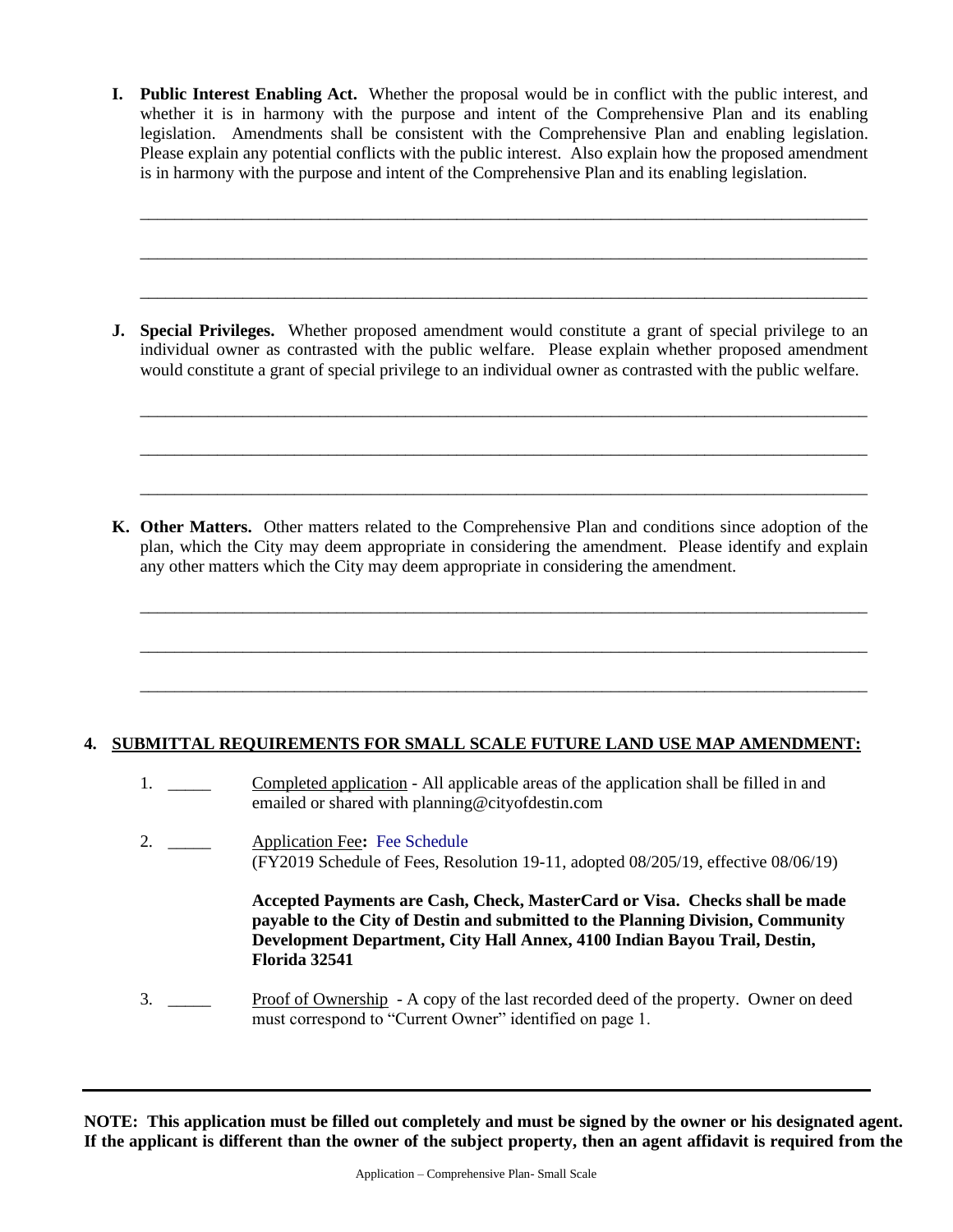**owner of the property. The agent affidavit must be completely filled out and submitted with this application. If the property has multiple owners, then all owners or their designated agents must sign this application.**

## **I HAVE READ THE INFORMATION IN THIS APPLICATION AND HAVE FILLED IN ALL ANSWERS CORRECTLY TO THE BEST OF MY ABILITY.**

**APPLICANT:**

SIGNATURE: \_\_\_\_\_\_\_\_\_\_\_\_\_\_\_\_\_\_\_\_\_\_\_\_\_\_\_\_\_\_\_\_\_\_\_ DATE: \_\_\_\_\_\_\_\_\_\_\_\_\_\_\_\_\_\_\_\_\_

PRINTED NAME: \_\_\_\_\_\_\_\_\_\_\_\_\_\_\_\_\_\_\_\_\_\_\_\_\_\_\_\_\_\_\_\_\_\_\_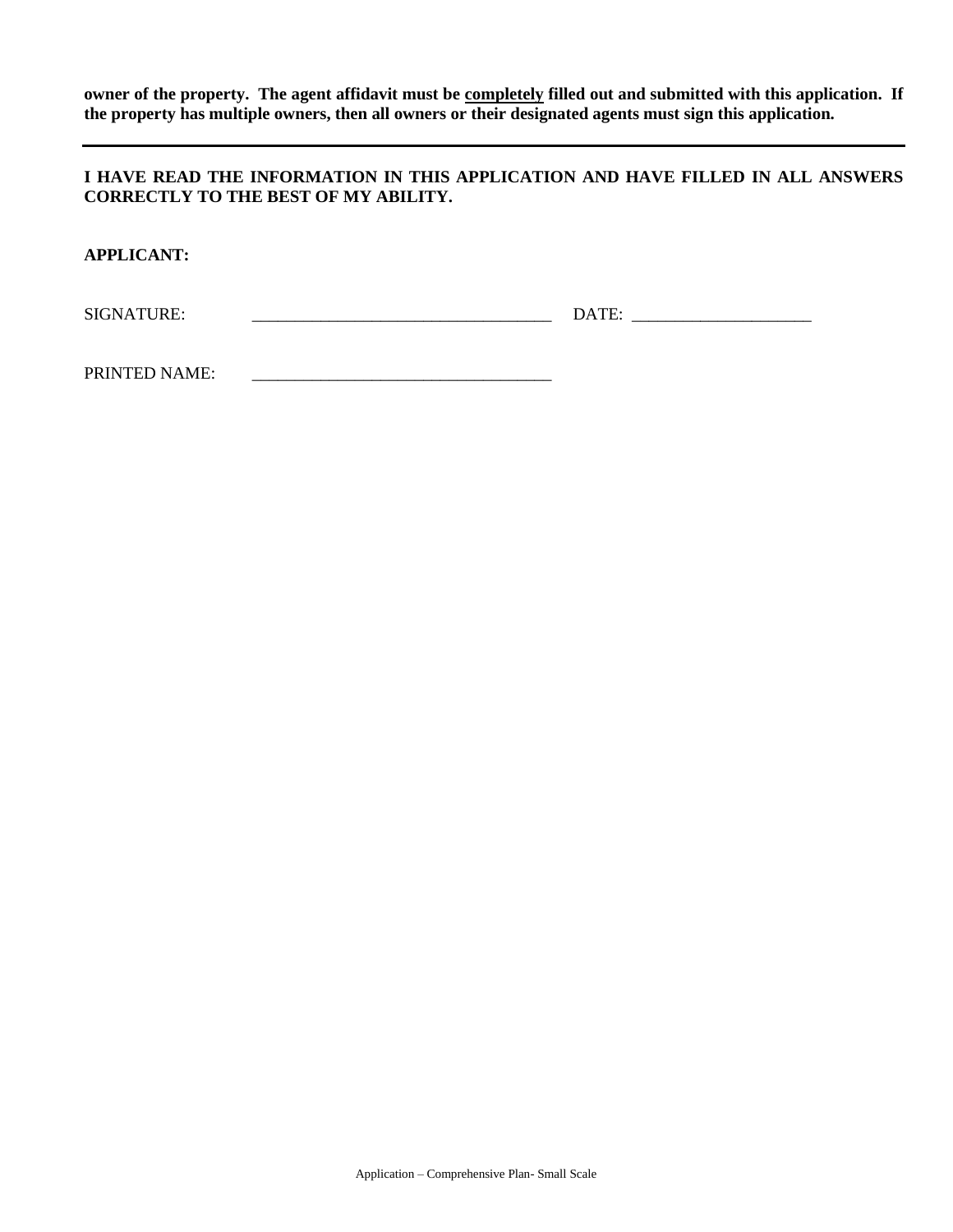## **AGENT AFFIDAVIT SPECIAL POWER OF ATTORNEY**

| and desiring to execute a Special Power of Attorney, have made, constituted and appointed, and by these presents                                                                                                                                                                                                                                                      |                     |  |
|-----------------------------------------------------------------------------------------------------------------------------------------------------------------------------------------------------------------------------------------------------------------------------------------------------------------------------------------------------------------------|---------------------|--|
|                                                                                                                                                                                                                                                                                                                                                                       |                     |  |
|                                                                                                                                                                                                                                                                                                                                                                       |                     |  |
| my Attorney-in-Fact to act as follows, GIVING AND GRANTING unto said attorney full power to act as my                                                                                                                                                                                                                                                                 |                     |  |
|                                                                                                                                                                                                                                                                                                                                                                       |                     |  |
| FURTHER, I do authorize the aforesaid Attorney-in-Fact to perform all necessary acts in the execution of the<br>aforesaid authorization with the same validity as I could effect if personally present. Any act or thing lawfully<br>done hereunder by the said attorney shall be binding on myself and my heirs, legal and personal representative,<br>and assigns.  |                     |  |
| PROVIDED; however, that any and all transactions conducted hereunder for me or for my account shall be<br>transacted in my name, and that all endorsements and instruments executed by the said attorney for the purpose of<br>caring out the foregoing powers shall contain my name, followed by that of my said attorney and the designation<br>"Attorney-in-Fact." |                     |  |
|                                                                                                                                                                                                                                                                                                                                                                       | <b>OWNER</b>        |  |
|                                                                                                                                                                                                                                                                                                                                                                       | Signature           |  |
|                                                                                                                                                                                                                                                                                                                                                                       | <b>Printed Name</b> |  |
| <b>STATE OF _________________</b><br>COUNTY OF                                                                                                                                                                                                                                                                                                                        |                     |  |
| The foregoing instrument was acknowledged before me by means of physical presence or online<br>$\text{notation}$ this $\_\text{day}$ of $\_\text{xxxx}$ , 20 $\_\text{day}$                                                                                                                                                                                           |                     |  |
| By: $\overline{\phantom{a}}$<br>(Print name)                                                                                                                                                                                                                                                                                                                          |                     |  |
| Personally known ______ OR Produced Identification                                                                                                                                                                                                                                                                                                                    |                     |  |
|                                                                                                                                                                                                                                                                                                                                                                       | Seal:               |  |
| <b>Notary Signature</b>                                                                                                                                                                                                                                                                                                                                               |                     |  |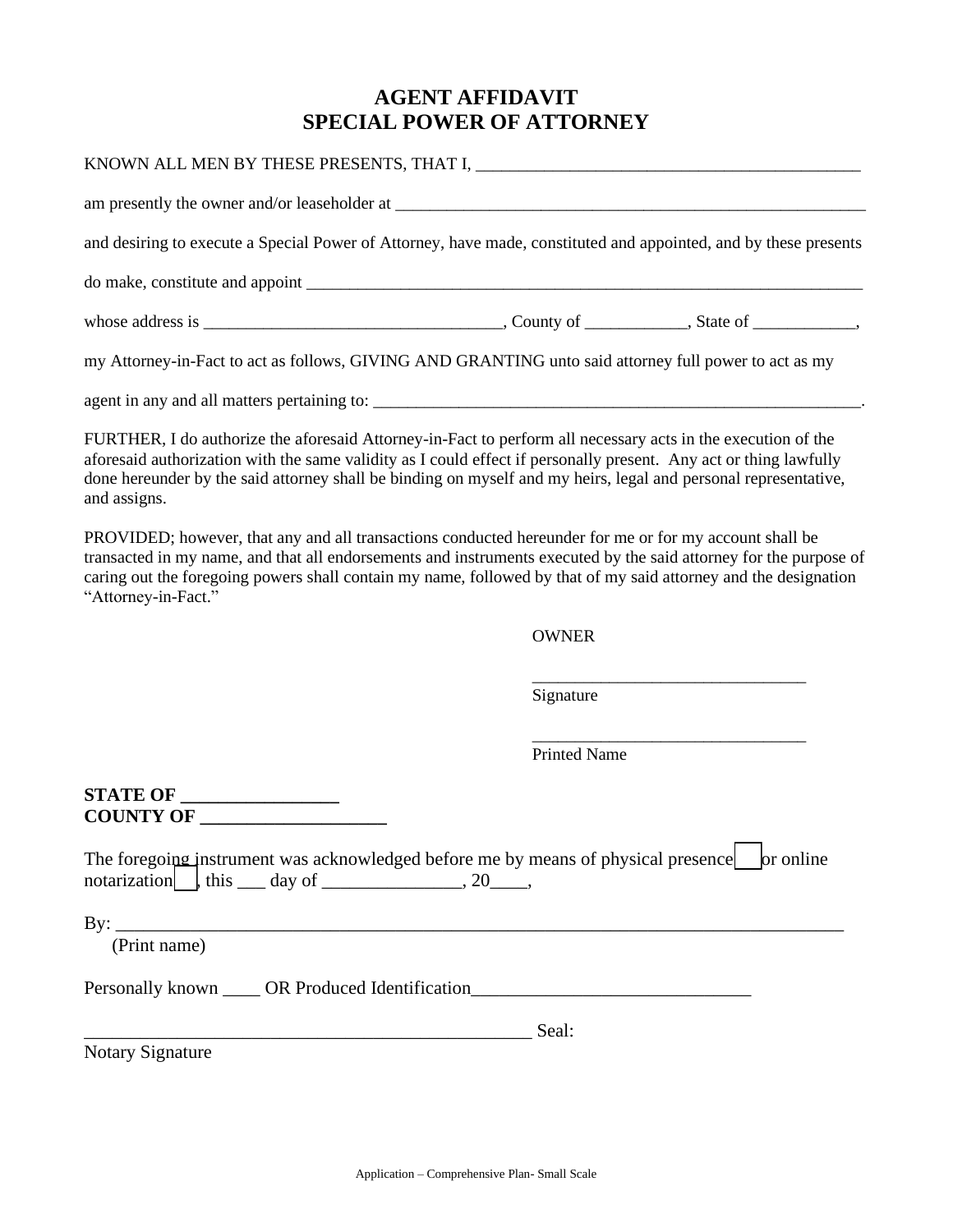## **DO NOT SUBMIT INORMATION BELOW WITH APPLICATION**

# **APPLICATION AND HEARING INFORMATION**

## **Small-Scale Comprehensive Plan Amendment**

## **A. Does Your Property Meet the Criteria for this Application?**

As required by Chapter 163.3187 (1)(c) of the Florida Statutes, certain criteria must be met in order to request a Small-Scale Future Land Use Amendment. The subject property of the proposed amendment must meet the following criteria to be considered a Small-Scale Future Land Use Amendment:

- 1. The cumulative annual effect of the acreage for all small-scale development amendments adopted by the local government shall not exceed:
	- a. A maximum of 120 acres in a local government that contains areas specifically designated in the local comprehensive plan for urban infill, urban redevelopment, or downtown revitalization as defined in f.s. 163.3164, urban infill and redevelopment areas designated under f.s 163.2517, transportation concurrency exception areas approved pursuant to f.s 163.3180(5), or regional activity centers and urban central business districts approved pursuant to f.s 380.06(2)(e); however, amendments under this paragraph may be applied to no more than 60 acres annually of property outside the designated areas listed in this sub-sub-subparagraph.
	- b. A maximum of 80 acres in a local government that does not contain any of the designated areas set forth in sub-sub-subparagraph (I).
	- c. A maximum of 120 acres in a county established pursuant to s. 9, Art. VIII of the State Constitution.
- 2. The proposed amendment does not involve the same property granted a change within the prior 12 months.
- 3. The proposed amendment does not involve the same owner's property within 200 feet of property granted a change within the prior 12 months.
- 4. The proposed amendment does not involve a text change to the goals, policies, and objectives of the local government's comprehensive plan, but only proposes a land use change to the future land use map for a site-specific small-scale development activity.
- 5. The property that is the subject of the proposed amendment is not located within an area of critical state concern, unless the project subject to the proposed amendment involves the construction of affordable housing units meeting the criteria of f.s 420.0004(3), and is located within an area of critical state concern designated by f.s. 380.0552 or by the Administration Commission pursuant to f.s. 380.05(1). Such amendment is not subject to the density limitations of sub-subparagraph f., and shall be reviewed by the state land planning agency for consistency with the principles for guiding development applicable to the area of critical state concern where the amendment is located and shall not become effective until a final order is issued under f.s 380.05(6).
- 6. If the proposed amendment involves a residential land use, the residential land use has a density of 10 units or less per acre, except that this limitation does not apply to small-scale amendments described in sub-sub-subparagraph a.(I) that are designated in the local comprehensive plan for urban infill, urban redevelopment, or downtown revitalization as defined in f.s 163.3164, urban infill and redevelopment areas designated under f.s. 163.2517, transportation concurrency exception areas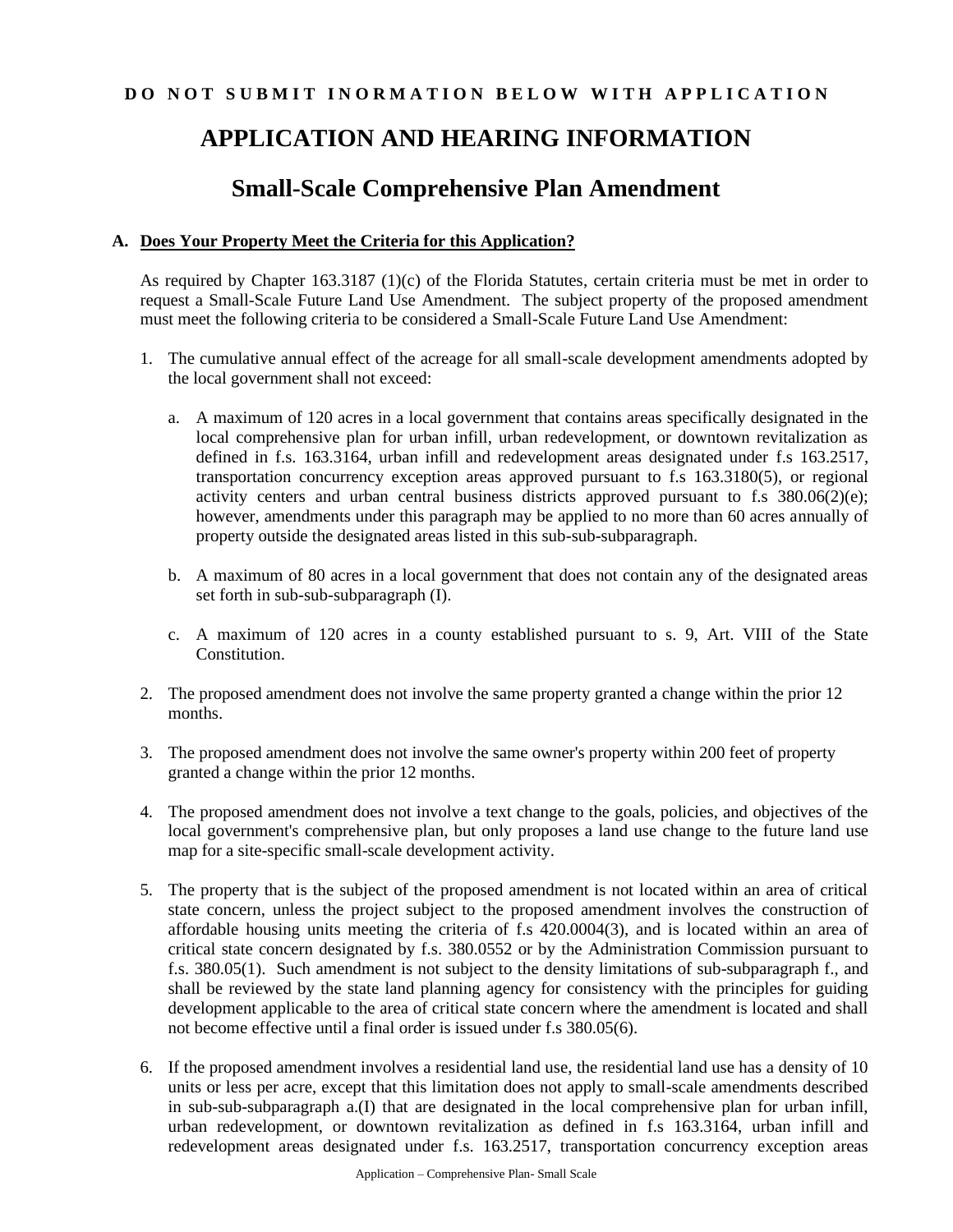approved pursuant to f.s. 163.3180(5), or regional activity centers and urban central business districts approved pursuant to f.s.  $380.06(2)(e)$ .

- 7. If your application does not meet these requirements (for example, the subject site must 10 acres or less), you should file a Large-Scale Comprehensive Plan Amendment. A member of the Community Development Department can assist you with the determination.
- 8. Furthermore, no text change of the comprehensive plan may be requested for a single site within a land use category, rather, then entire category has to be amended.

### **B. What Information Do I Need to Submit with My Application?**

The following items **must** be submitted with your application packet:

- 1. Must have had scheduled and completed a pre-application meeting with the Community Development Director or Comprehensive Planning Manager prior to submitting your application;
- 2. A complete Small-Scale Comprehensive Plan Amendment application;
- 3. Application Fee**: \$1,200.00 – Ordinance Amendment Applications**

### **Application fee includes First Reviews only. Subsequent Submittal Reviews and all mailing costs will be invoiced to the Applicant; invoices must be paid prior to submittal of additional Submittal Review Packages.**

- 4. A complete and notarized Agent Affidavit (if the applicant is not the owner). Agent Affidavit's must be provided from all owners of the subject property;
- 5. A signed and sealed survey of the subject property, which includes the legal description and the exact acreage of the proposed amendment (not dated older than 9 months);
- 6. A copy of the warranty deed, previous year's tax receipt, or property record card for the subject property; and
- 7. A general location map of the subject property in relation to the City limits.

## **C. Hearing and Application Submittal Dates**

- 1. The Local Planning Agency meets the third Thursday of each month at 5:30 PM in the City Hall Boardroom, 4200 Indian Bayou Trail, Destin, FL 32541.
- 2. Application submittal deadlines are the third Thursday of each month, 30 days prior to the desired meeting date. Submittal by this deadline does not guarantee placement on a specific meeting date.Submit applications to the Community Development Department at the City of Destin Annex, 4100 Indian Bayou Trail, Destin FL 32541.

## **D. Preparing for Your Public Hearing**

Application – Comprehensive Plan- Small Scale A public hearing before the Local Planning Agency is required for any proposed amendment to the City's Comprehensive Plan. The Local Planning Agency will forward the proposed amendment to the Destin City Council with a recommendation of approval or denial for a first reading.